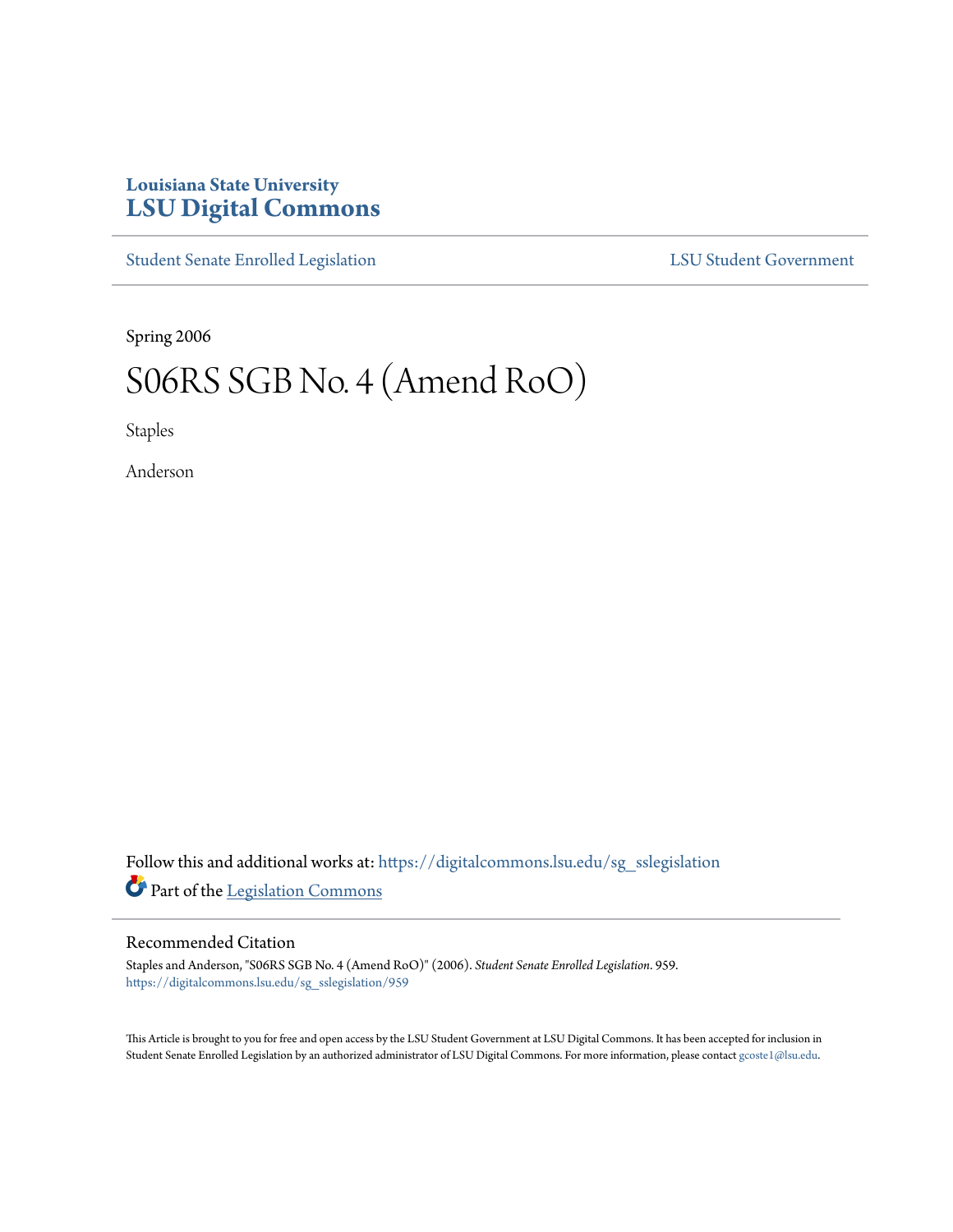#### LOUISIANA STATE UNIVERSITY

#### **STUDENT SENATE S06RS SGB NO. 4 BY: SPEAKER STAPLES AND SPEAKER PRO-TEMPORE ANDERSON**

#### **A BILL**

#### **TO AMEND CHAPTER FIVE OF THE LSU STUDENT SENATE RULES OF ORDER RELATIVE TO STANDING COMMITTEES; TO CHANGE THE JURISDICTION AND NAME OF CERTAIN STANDING COMMITTEES; TO CHANGE THE EX-OFFICIO MEMBERSHIP OF SERTAIN STANDING COMMITTEES; TO PROVIDE FOR RELATED MATTERS**

#### BE IT ENACTED BY THE STUDENT GOVERNMENT OF LOUISIANA STATE UNIVERSITY AND AGRICULTURAL AND MECHANICAL COLLEGE

**PARAGRAPH 1:** CHAPTER 5 OF THE STUDENT SENATE RULES OF ORDER ARE HEREBY AMENDED TO READ AS FOLLOWS:

#### CHAPTER 5. COMMITTEES

#### **Rule 5.1 Standing committees**

There shall be six (6) standing committees of the Student Senate whose duties respectively shall be to take into consideration all such subjects as properly pertain to the subjects and purposes assigned to them and which may be referred to them by the Senate. The six (6) standing committees of the Senate shall be the following:

- A. Academics, **Athletics, and Administration**
- B. Finance
- C. Governmental Relations
- D. Housing, **Infrastructure, and Technology**
- E. Rules
- F. Students' Rights and Welfare

#### **Rule 5.2 Officers and membership of standing committees**

- A. All officers and members of standing committees of the Senate must be members of the Senate; however, ex-officio members may be provided for elsewhere in these Rules of Order. Unless otherwise provided for in these Rules of Order, no member of the Senate shall serve on more than one (1) standing committee. The Speaker shall appoint no less than seven (7) and no more than nine (9) members to each standing committee (as defined in Rule 5.1) including the appointment of a Committee Chairman and Vice-Chairman. For the Rules committee, the Speaker Pro Tempore must be the appointed chairman.
- B. **In the occurrence that the senate is not elected to maximum capacity the standing committees may vary from the predetermined numbers; while no committee may have a membership number equaling more than two (2) greater than any other committee.**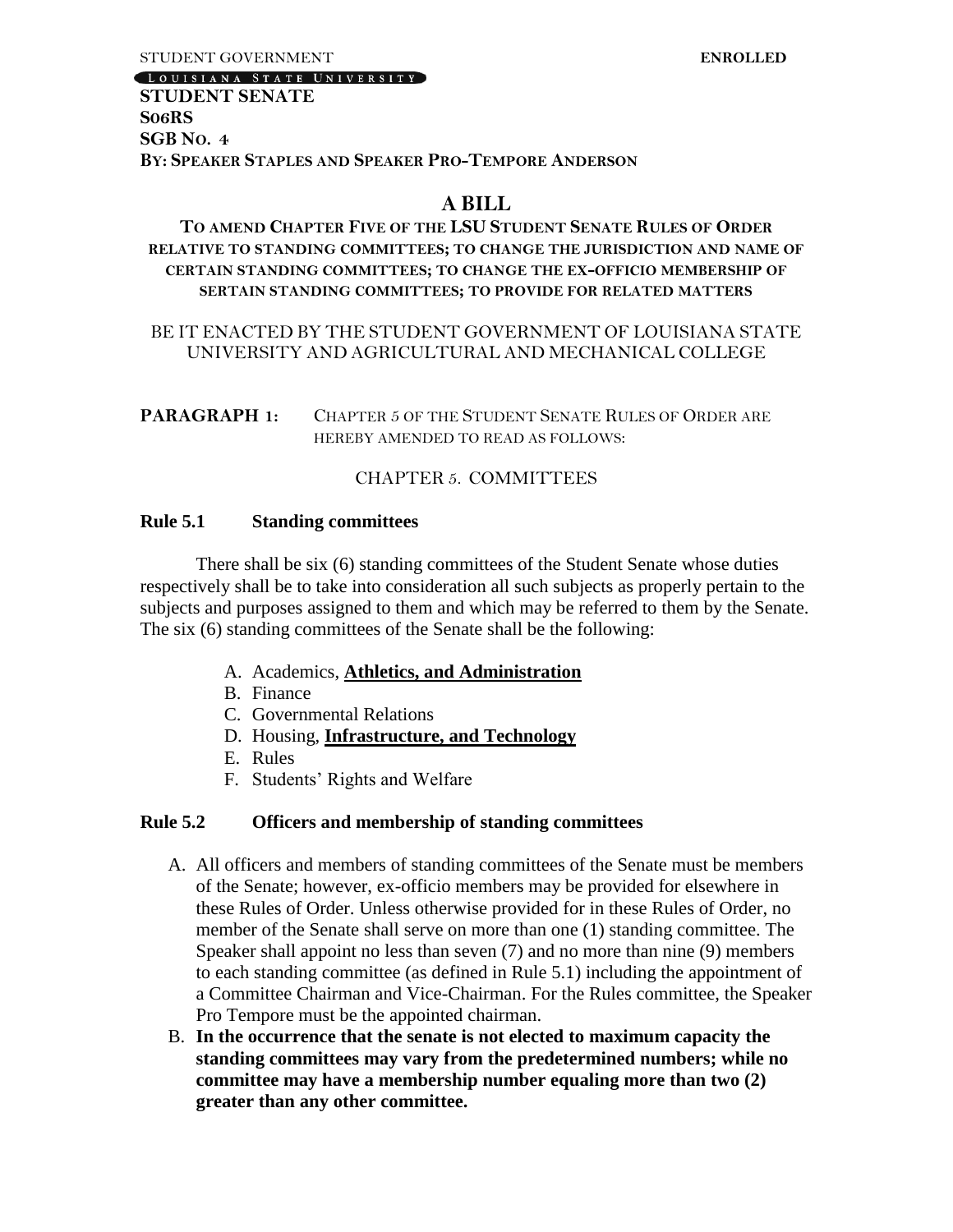### **Rule 5.3 Ex-officio committee members**

Ex-officio members of the Student Senate standing committees shall include:

- A. Director of Financial Affairs will be an ex-officio member of the Finance Committee.
- B. The Safety Coordinator will be an ex-officio member of the Student's Rights and Welfare Committee.
- C. The President of the Residence Halls Association, or his/her designee and **the Director of Technology or an equivalent position or his or her designee,** shall be an ex-officio member of the Housing**, Infrastructure, and Technology** Committee.
- D. The President of the Honors College Student Council or his-her designee, **the Director of Athletics or an equivalent position or his or her designee, the Director of Policy Development or an equivalent position or his or her designee, and the Director of Academics or an equivalent position or his or her designee** shall be an ex-officio member of the Academics Committee.
- E. **The Director of Governmental Relations or equivalent position or his or her designee shall be an ex-officio member of the Governmental Relations Committee**

#### **Rule 5.4 Referral to standing committees**

\* \* \* A. Academics**, Athletics, and Administration**: to this committee shall be referred, in accordance with the rules, all legislation and other matters relating to the following subjects:

- 1. Academics and financial aid generally.
- 2. Cultural and educational affairs and programs
- **3. University-affiliated athletics and intramural sports generally**
- **4. University faculty, staff, and administrators**
- 5. Appropriation of Student Government funds by legislation, for purposes relating to Academics and Financial Aid, **Athletics, and Administration,**  excluding the Student Government Budget Bill.
- 6. All other matters as ordered by the Student Senate.

C. Governmental Relations: To this committee shall be referred all legislation and other matters relating to the following subjects:

- \* \* \* 1. External affairs of the Student Government.
- 2. Relations between the Student Government and the state government, the city-parish government, other student governments, and national student associations, **including, but not limited to the Louisiana Council of Student Body Presidents, the Council of Student Government Associations, the SEC Student Government Conference**
- 3. School and College Council affairs generally.
- 4. Public relations of the Student Government.
- 5. Student groups and organizations.
- 6. Entertainment events and organizations.